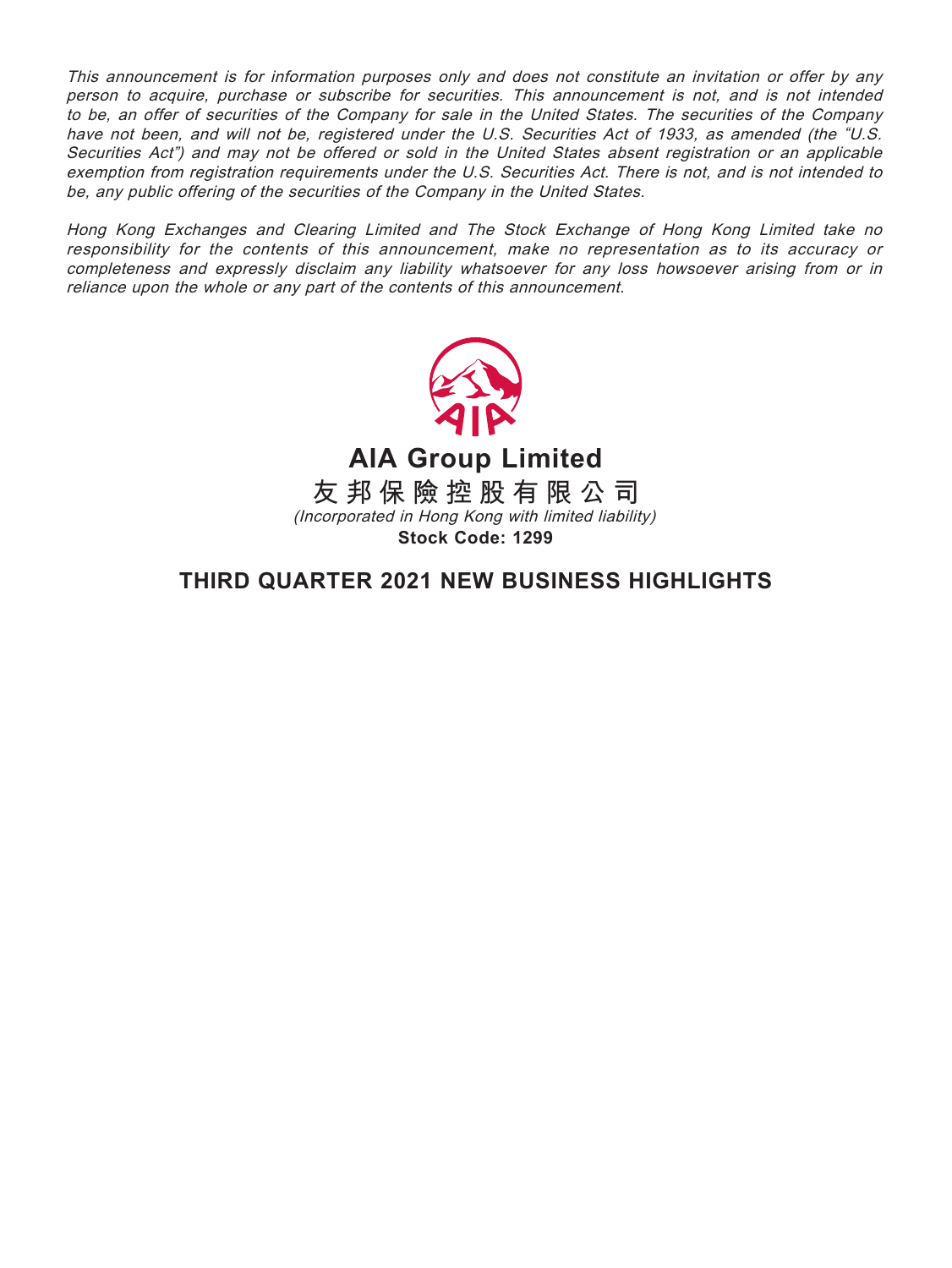# **AIA REPORTS NEW BUSINESS RESULTS VALUE OF NEW BUSINESS UP 15 PER CENT FOR THE NINE MONTHS ENDED 30 SEPTEMBER 2021**

**HONG KONG, 12 November 2021** – AIA Group Limited (the "Company"; stock code: 1299) today announces key new business indicators for the nine months ended 30 September 2021.

## **KEY FINANCIAL SUMMARY**

Growth rates are shown on a constant exchange rate basis.

- Value of new business (VONB) of US\$2,549 million, up 15 per cent
- Annualised new premiums (ANP) up 6 per cent to US\$4,309 million
- VONB margin up 5.1 pps to 58.9 per cent
- Total weighted premium income (TWPI) up 3 per cent to US\$27,463 million

|                       | Nine months ended 30 September |        |            | Three months ended 30 September |       |       |            |            |
|-----------------------|--------------------------------|--------|------------|---------------------------------|-------|-------|------------|------------|
| US\$ millions, unless |                                |        | YoY        | YoY                             |       |       | YoY        | YoY        |
| otherwise stated      | 2021                           | 2020   | <b>CER</b> | <b>AER</b>                      | 2021  | 2020  | <b>CER</b> | <b>AER</b> |
| <b>VONB</b>           | 2,549                          | 2,116  | $15\%$ *   | 20%                             | 735   | 706   | 2%         | 4%         |
| VONB margin           | 58.9%                          | 53.4%  | $5.1$ pps  | $5.5$ pps                       | 58.5% | 51.6% | $6.6$ pps  | $6.9$ pps  |
| <b>ANP</b>            | 4,309                          | 3,938  | 6%         | 9%                              | 1,249 | 1,359 | $(10)\%$   | (8)%       |
| <b>TWPI</b>           | 27,463                         | 25,723 | 3%         | 7%                              | 8.952 | 8,797 | 1%         | 2%         |

\* VONB increased by 20 per cent on a like-for-like basis as per Note 6.

### **Lee Yuan Siong, AIA's Group Chief Executive and President, said:**

"AIA has reported strong VONB growth of 15 per cent for the nine months ended 30 September. We have maintained good momentum and delivered very strong VONB growth of 20 per cent on a like-for-like basis. Excluding Hong Kong, where sales to Mainland Chinese visitors remain extremely limited due to ongoing travel restrictions, the Group's VONB exceeded the pre-pandemic level of the first nine months of 2019.

"In Mainland China, we are making good progress growing our Premier Agency in our new cities and I am delighted that AIA China has recently received regulatory approval to commence operations in Wuhan, Hubei. I am also encouraged by the early positive results from our new bancassurance partnership with The Bank of East Asia in Mainland China and Hong Kong.

"Across the Group, we are leveraging the power of technology, digital and analytics to enable the execution of our strategic priorities and further extend our competitive advantages. While the pandemic continues to disrupt some of our markets, AIA's performance demonstrates the benefits of our diversification across Asia and the resilience of our business model that has been enhanced by technology.

"I am confident that we will remain focused on the execution of our growth strategy and deliver sustainable value for all of our stakeholders as we help millions more people live Healthier, Longer, Better Lives."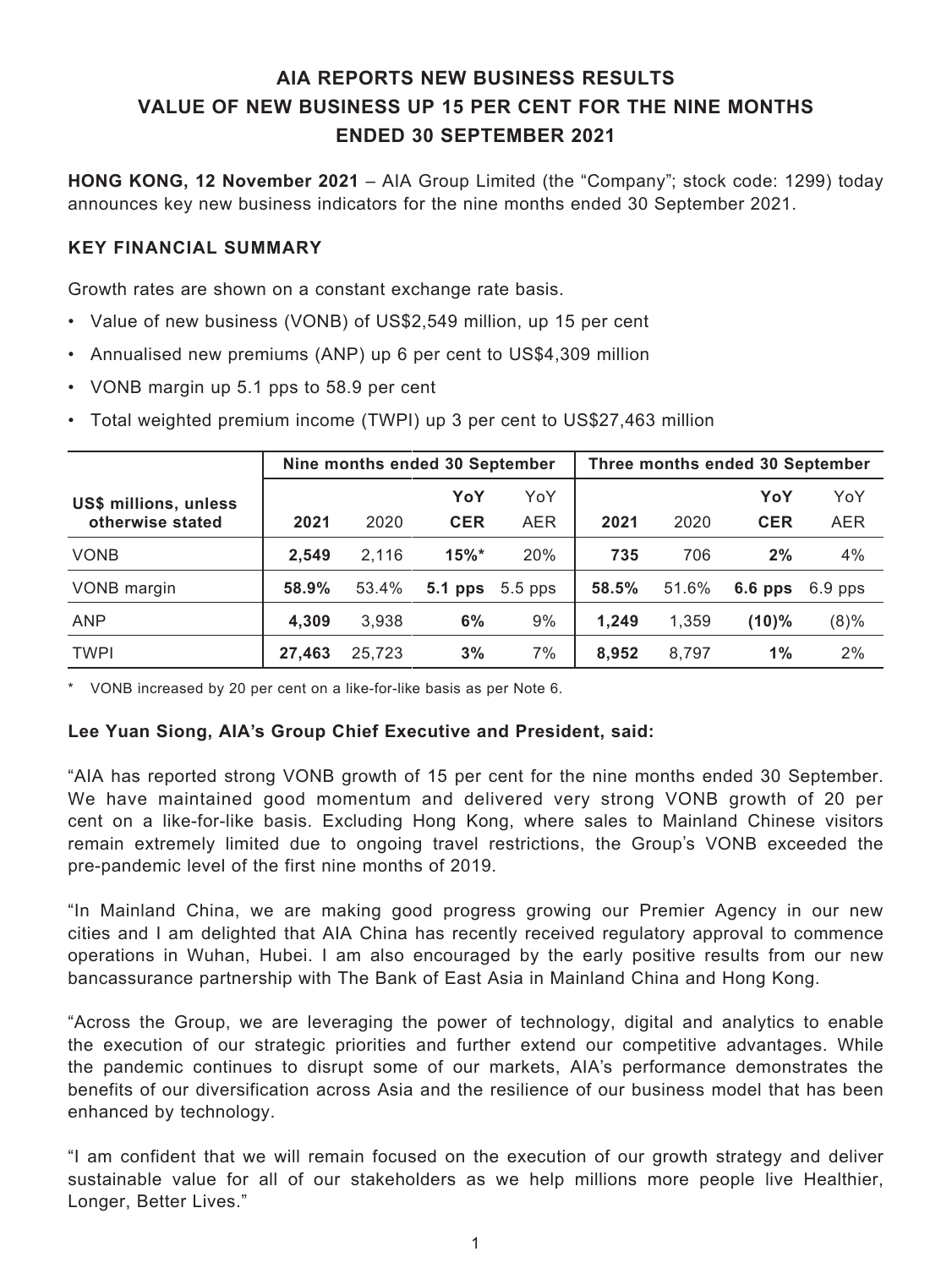## **SUMMARY FOR THE NINE MONTHS ENDED 30 SEPTEMBER 2021**

In the first nine months of 2021, VONB of US\$2,549 million for the Group increased by 15 per cent compared to the corresponding period in 2020. We have maintained good momentum and delivered very strong VONB growth of 20 per cent on a like-for-like basis. VONB for the Group outside Hong Kong remained above the pre-pandemic level of 2019.

AIA China continued to be the largest contributor to the Group's VONB and delivered doubledigit VONB growth in the first nine months of 2021 on a like-for-like basis. Our differentiated Premier Agency model has generated significantly higher agent productivity compared to the first nine months of 2020. Average agent incomes have exceeded the pre-pandemic levels of 2019, supporting agent recruitment and retention. While traditional protection products remain the largest contributor to our VONB, we have achieved strong sales from our expanded suite of long-term savings products as we deepen our share of customer wallet. We continue to make good progress as we establish and grow our Premier Agency in new cities to AIA China. We also recently received approval from the China Banking and Insurance Regulatory Commission Hubei Bureau to commence operations in Wuhan, Hubei.

Our business in Hong Kong reported very strong VONB growth, driven by an excellent performance from our domestic customer segment. Sales to Mainland Chinese visitors remained limited as a result of ongoing travel restrictions. Over the first nine months of 2021, our Premier Agency has delivered sequential VONB growth quarter by quarter. We also achieved strong growth in our bancassurance channel, supported by an encouraging start from our new partnership with The Bank of East Asia that commenced in early July.

Both AIA Singapore and AIA Malaysia delivered VONB growth for the first nine months of 2021. In the third quarter of 2021, tighter pandemic restrictions contributed to reduced VONB compared to the very strong performances from both businesses in the third quarter of 2020. Supported by increased adoption of digital tools, we have grown active agent numbers and productivity in our Premier Agency in both markets.

Excluding AIA Vietnam, VONB from Other Markets in the first nine months of 2021 was above the corresponding period in 2020 on a like-for-like basis. The more infectious Delta variant of COVID-19 has had a significant effect on several markets within this reportable segment during the third quarter of 2021. Vietnam experienced unprecedented levels of infection and lockdowns compared to a largely unaffected third quarter in 2020. While significantly higher adoption of remote sales processes helped to mitigate the impacts of pandemic restrictions on sales activity, VONB from Other Markets was slightly lower in the first nine months of 2021 on a like-for-like basis.

AIA Thailand has delivered excellent VONB growth, driven by strong performances from both our agency and bancassurance channels. Our very strong growth momentum of the first half of 2021 has continued in the third quarter.

Overall, VONB margin for the first nine months of 2021 of 58.9 per cent increased 5.1 pps, driven by product mix shift, reduced acquisition expense overruns and higher government bond yields. The VONB margin is stated net of acquisition expense overruns, and the long-term investment return assumptions remain unchanged from those shown in our Annual Report 2020. Margin reported on a present value of new business premium (PVNBP) basis was 10 per cent, an increase from 9 per cent for the first nine months of 2020. ANP of US\$4,309 million increased by 6 per cent and TWPI increased by 3 per cent to US\$27,463 million over the same period.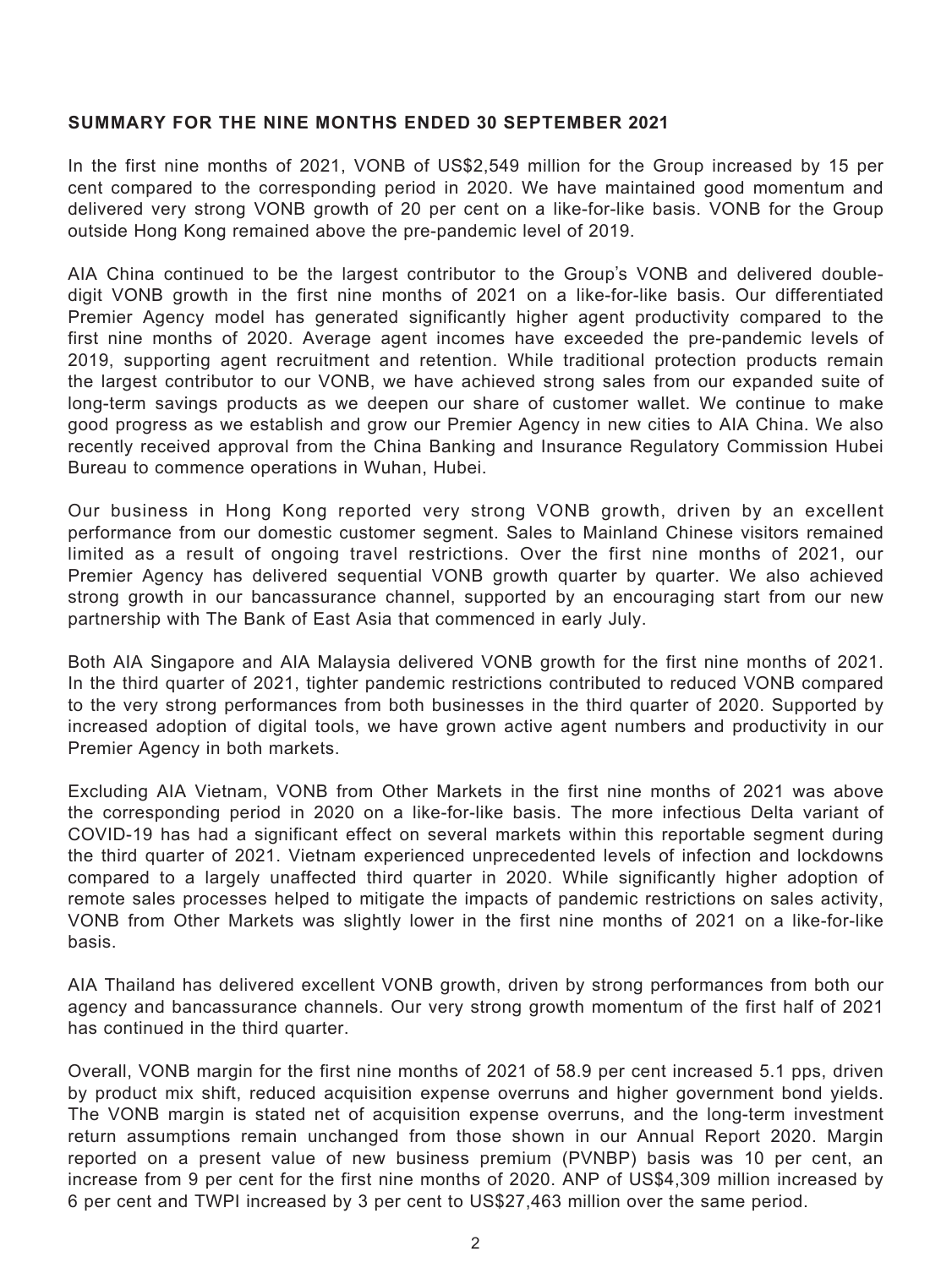## **OUTLOOK**

Rising incomes, low levels of private insurance penetration and limited social welfare coverage continue to drive structural demand for AIA's insurance products across Asia. Our substantial competitive advantages enable us to leverage this demand to generate sustainable long-term growth. While the global economy has recovered strongly in 2021, the ongoing effects of the pandemic have slowed the pace of growth in the third quarter. We continue to see disruption from pandemic restrictions and increased claims in some of our markets, particularly where vaccination levels are low. Despite near-term uncertainty, we are confident that the execution of our strategic priorities will build on our strong track record of growth and generate long-term shareholder value.

## **FOREIGN EXCHANGE VOLATILITY**

AIA receives the vast majority of its premiums in local currencies and we closely match our local assets and liabilities to minimise the economic effects of foreign exchange movements. When reporting the Group's consolidated figures, there is a currency translation effect as we report in US dollars. We have provided growth rates and commentaries on CER unless otherwise stated, since this provides a clearer picture of the underlying performance of the businesses.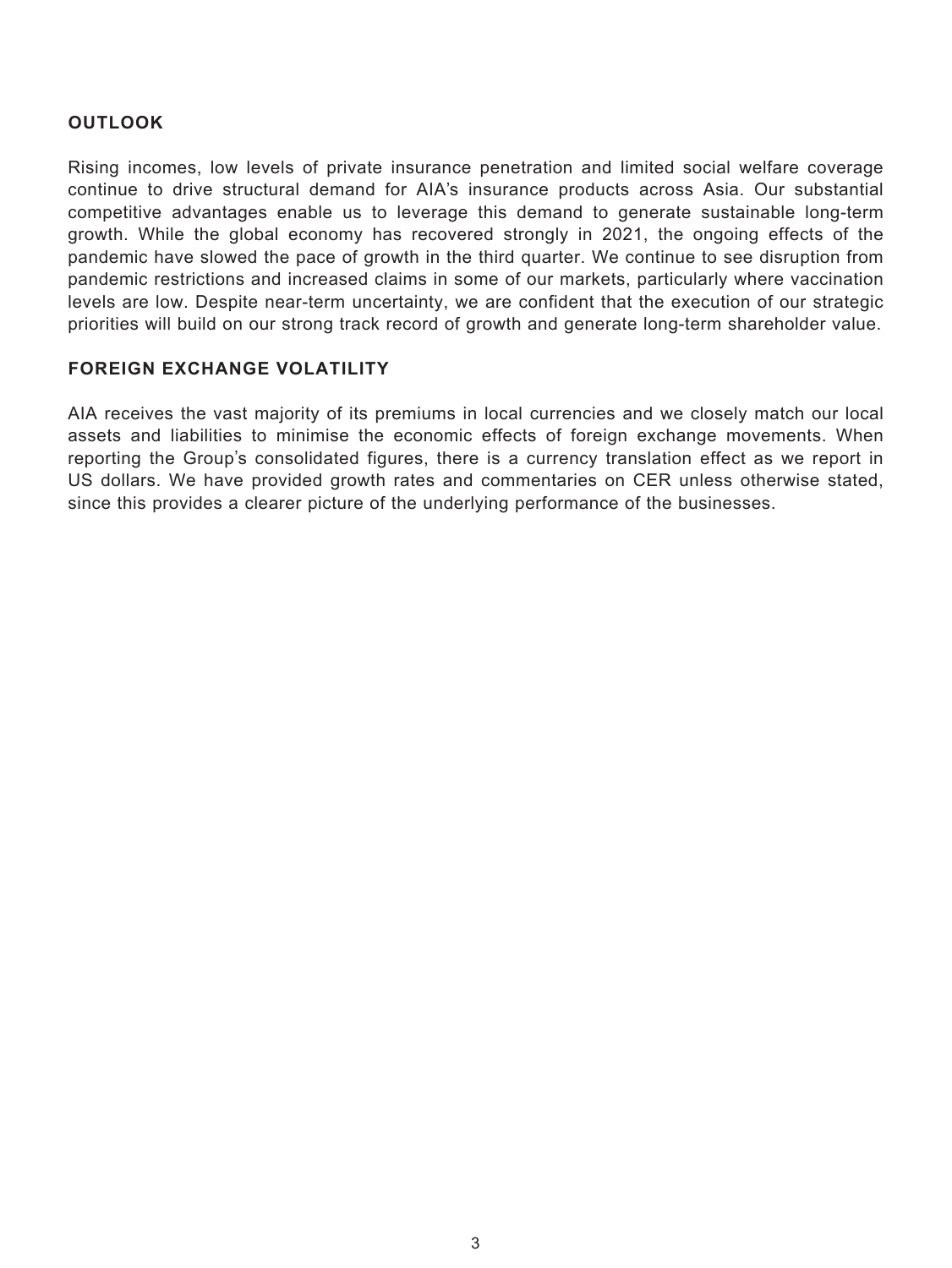Notes:

- 1. AIA's third fiscal quarter of 2021 and 2020 ended on 30 September 2021 and 30 September 2020, respectively.
- 2. All figures are presented in actual reporting currency (US dollars) and based on actual exchange rates (AER) unless otherwise stated. Change is shown on a year-on-year basis and based on constant exchange rates (CER) unless otherwise stated. Change on CER is calculated using constant average exchange rates for 2021 and 2020.
- 3. Long-term investment return assumptions used in the embedded value (EV) basis for the third quarter 2021 results are the same as at 31 December 2020 shown in the supplementary embedded value information in our Annual Report 2020. Non-economic assumptions used in the EV basis are based on those as at 31 December 2020, updated to reflect AIA's latest view of expected future experience.
- 4. VONB is calculated based on assumptions applicable at the point of sale. Starting from 2021, the risk margins assumed in the VONB calculations are determined at a product level to better reflect the market and non-market risks associated with the mix of products sold during the reporting period, as previously announced in our Annual Report 2020.

VONB for the Group excludes VONB attributable to non-controlling interests.

ANP and VONB for Other Markets include the results from 49 per cent shareholding in Tata AIA Life Insurance Company Limited (Tata AIA Life).

- 5. VONB includes pension business. ANP and VONB margin exclude pension business and are before deduction of non-controlling interests.
- 6. Throughout the quarterly new business highlights announcement, growth on a like-for-like basis refers to the exclusion of the 5 per cent withholding tax applied since July 2020 for AIA China following subsidiarisation, the exclusion of the Mainland Chinese visitor customer segment in our Hong Kong business and the exclusion of the one-off contribution from Commonwealth Bank of Australia (CBA) in the first quarter of 2020 for Other Markets.
- 7. ANP represents 100 per cent of annualised first year premiums and 10 per cent of single premiums, before reinsurance ceded and excluding pension business.
- 8. TWPI consists of 100 per cent of renewal premiums, 100 per cent of first year premiums and 10 per cent of single premiums, before reinsurance ceded.
- 9. In the context of our reportable segments, Hong Kong refers to operations in Hong Kong Special Administrative Region (SAR) and Macau SAR; Singapore refers to operations in Singapore and Brunei; and Other Markets refers to operations in Australia, Cambodia, India, Indonesia, Myanmar, New Zealand, the Philippines, South Korea, Sri Lanka, Taiwan (China) and Vietnam.
- 10. The results of Tata AIA Life are accounted for the three-month period ended 30 June 2021 in AIA's consolidated results for the third quarter ended 30 September 2021. For clarity, TWPI does not include any contribution from Tata AIA Life.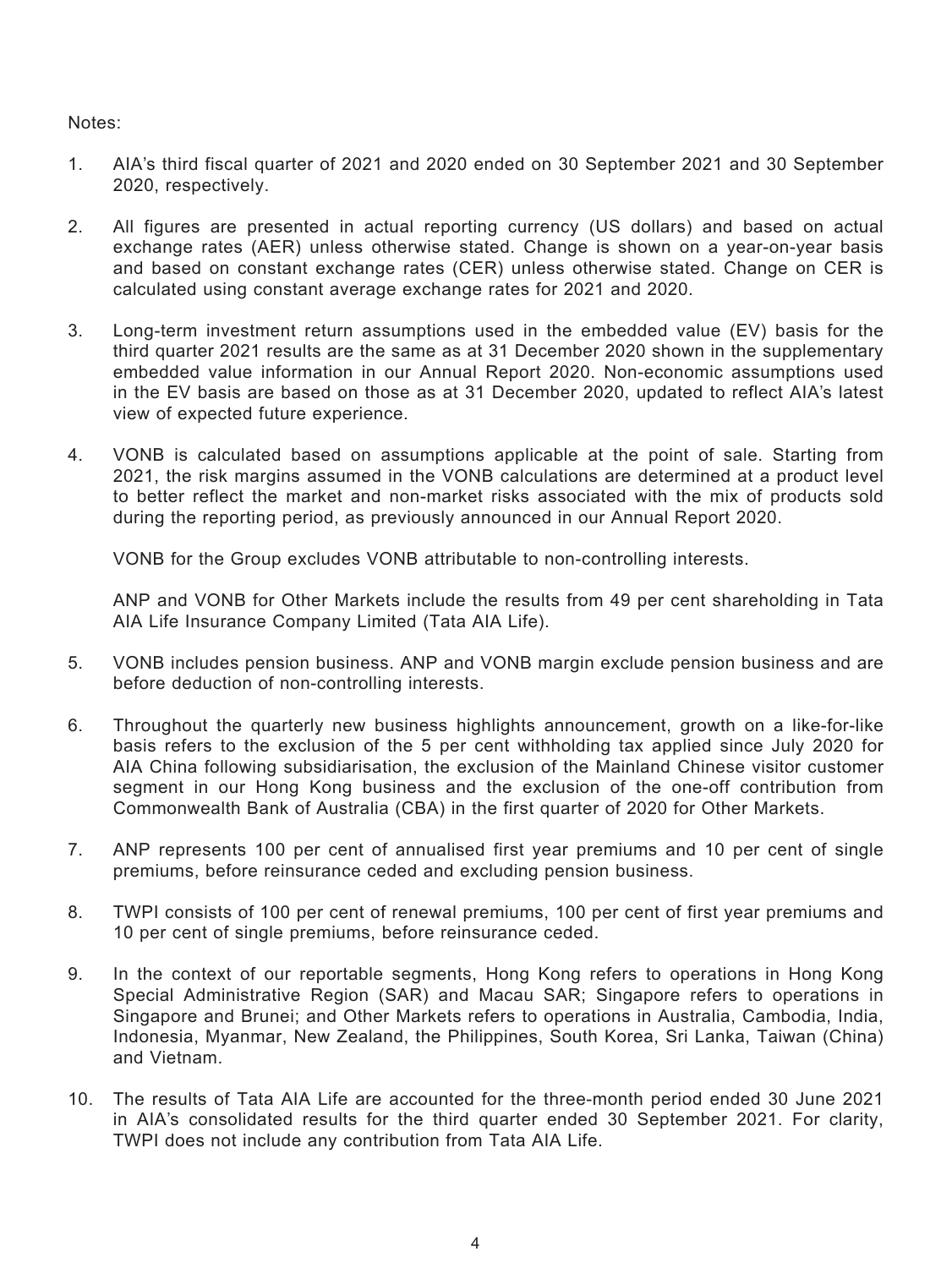## **About AIA**

AIA Group Limited and its subsidiaries (collectively "AIA" or the "Group") comprise the largest independent publicly listed pan-Asian life insurance group. It has a presence in 18 markets – wholly-owned branches and subsidiaries in Mainland China, Hong Kong SAR, Thailand, Singapore, Malaysia, Australia, Cambodia, Indonesia, Myanmar, New Zealand, the Philippines, South Korea, Sri Lanka, Taiwan (China), Vietnam, Brunei and Macau SAR, and a 49 per cent joint venture in India.

The business that is now AIA was first established in Shanghai more than a century ago in 1919. It is a market leader in Asia (ex-Japan) based on life insurance premiums and holds leading positions across the majority of its markets. It had total assets of US\$330 billion as of 30 June 2021.

AIA meets the long-term savings and protection needs of individuals by offering a range of products and services including life insurance, accident and health insurance and savings plans. The Group also provides employee benefits, credit life and pension services to corporate clients. Through an extensive network of agents, partners and employees across Asia, AIA serves the holders of more than 39 million individual policies and over 16 million participating members of group insurance schemes.

AIA Group Limited is listed on the Main Board of The Stock Exchange of Hong Kong Limited under the stock code "1299" with American Depositary Receipts (Level 1) traded on the over-the-counter market (ticker symbol: "AAGIY").

### **Contacts**

| <b>Investment Community</b> |                | <b>News Media</b> |                |  |  |  |
|-----------------------------|----------------|-------------------|----------------|--|--|--|
| Lance Burbidge              | +852 2832 1398 | Cecilia Ma Zecha  | +852 2832 5666 |  |  |  |
| Evelyn Lam                  | +852 2832 1633 | Duke Malan        | +852 2832 4726 |  |  |  |
| Feon Lee                    | +852 2832 4704 | Kitty Liu         | +852 2832 1742 |  |  |  |
| Rachel Poon                 | +852 2832 4792 |                   |                |  |  |  |

As for all quarterly new business highlights announcements, there will not be a conference call for media or investors and your usual contact will be available to answer queries.